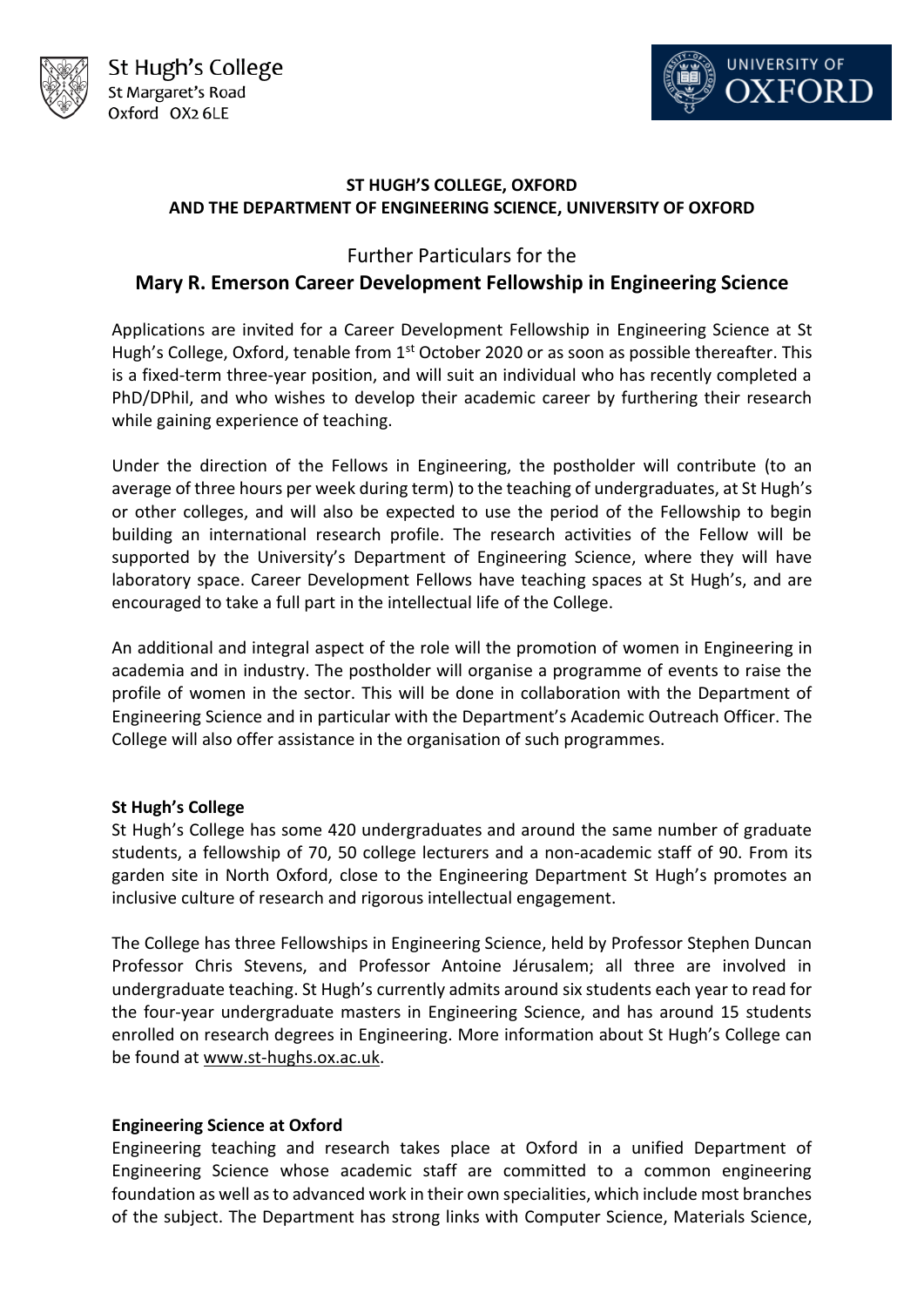Medicine and also the Saïd Business School. The Department employs 120 academic staff, and an experienced team of teaching support staff, clerical staff, and technicians. The Department has well-equipped laboratories and workshops, which together with offices, lecture theatres, library and other facilities have a net floor area of about 25,000 square metres. The Department is ranked first in the world in the latest Times Higher Education World University Rankings for Engineering & Technology.

Each year around 170 undergraduates are admitted to read Engineering; the undergraduate course is accredited at MEng level by the major engineering institutions. The syllabus has a common core extending through the first two years; specialist options are introduced in the third and fourth year.

Research in the Department is particularly strong. We have approximately 500 research students and about 250 postdoctoral researchers. Direct funding of research grants and contracts, from a variety of sources, amounts to an annual turnover of approximately £29m in addition to general turnover of about £28m. According to the results of the six-yearly UKwide assessment of university research, REF2014, the Department of Engineering Science is the best engineering department in the country. The research activities of the department fall into eight broad headings, though there is much overlapping in practice: Information Engineering (Robotics, Computer Vision and Machine Learning); Control Engineering; Thermofluids; Materials Engineering and Mechanics; Civil and Offshore; Electrical and Optoelectronic; Chemical and Process; Biomedical Engineering. [www.eng.ox.ac.uk.](http://www.eng.ox.ac.uk/)

The postholder will be integrated into their particular expertise group in the Department of Engineering Science. This will include the provision of office and laboratory space, as well as a starting support payment of £10,000 with an extra £500 per year for three years, comprising a total of £11,500 over the three-year period, but with the opportunity to bid for more support. The candidate will be provided with teaching opportunities in the department.

The Department holds an Athena Swan Bronze award, highlighting its commitment to promoting women in Science, Engineering and Technology. More information about this, and the University's *Women in Engineering* network, can be found online: [www.eng.ox.ac.uk/women-in-engineering.](http://www.eng.ox.ac.uk/women-in-engineering)

#### **Terms of Appointment**

The duties of the post holder will be: To carry out research of international standing, to offer an average of three hours teaching each week during term for the College; to assist in directing studies, admissions, and pastoral care of undergraduates; to promote women in Engineering Science through events with the College and University, as well as schools, industry, and the wider community.

The successful applicant will be elected to the Mary R. Emerson Career Development Fellowship in Engineering Science at St Hugh's College. The stipend will be based on the University's scale for Fixed-Term Fellows (Grade 6), starting at around £30,942 per annum. The post holder will have the option of becoming or remaining a member of a contributory pension scheme, the [Universities Superannuation Scheme](https://www.admin.ox.ac.uk/finance/epp/pensions/schemes/uss/) (USS). If it is available, the post holder will have the option to rent single accommodation from the College.

There will be an initial probationary period of one year, during which the appointment may be terminated by one month's notice on either side. The post will be renewed for a further two years provided that there is evidence of satisfactory progress in research and teaching.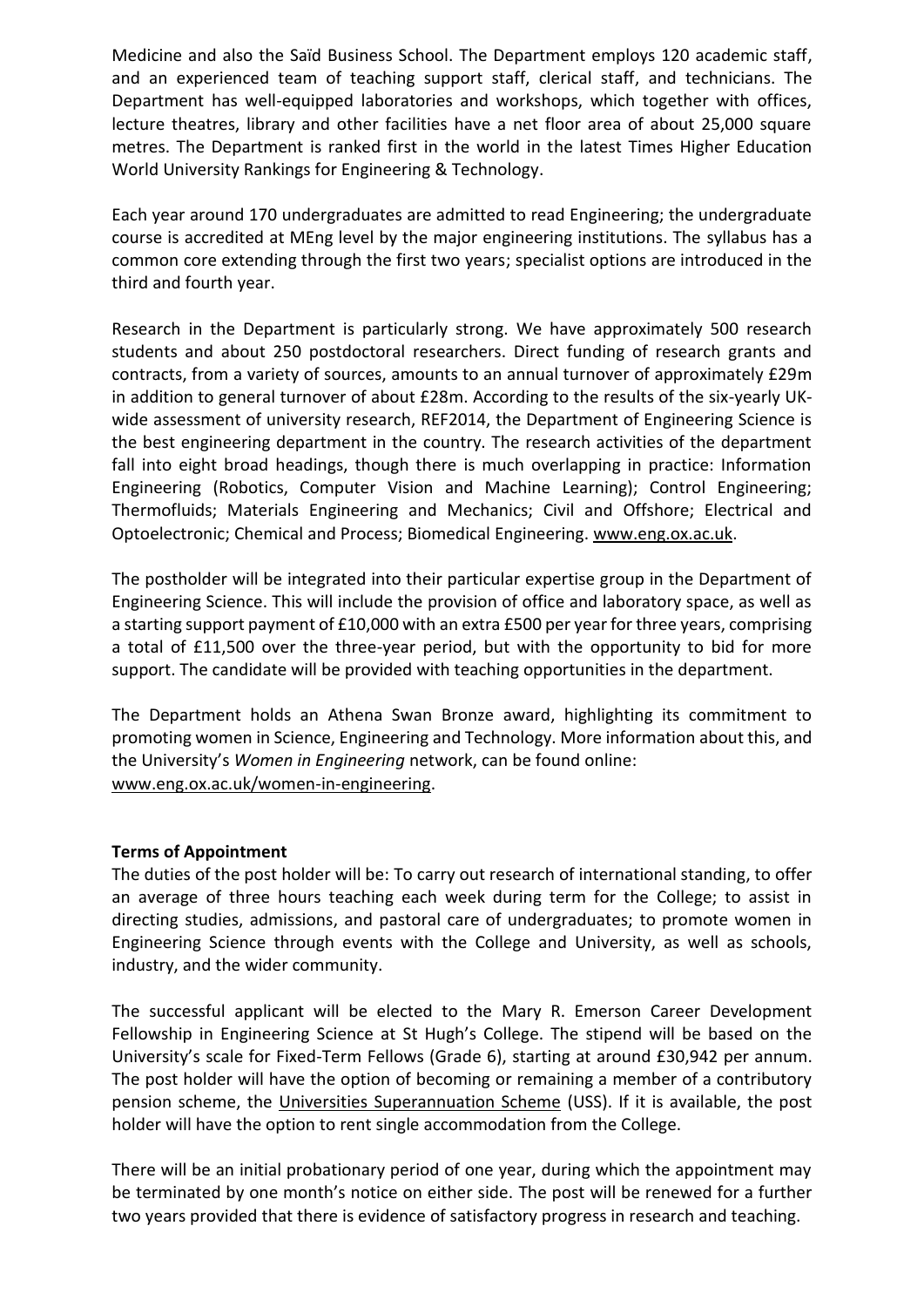A Career Development Fellow of St Hugh's College is entitled to free meals at common table when the College kitchens are open, and some support is available for research-related costs. The Fellow will be a non-voting member of the College's Governing Body.

### **Selection Procedure**

Applications for this post will be considered by a selection committee responsible for conducting all aspects of the recruitment and selection process; the committee does not, however, have the authority to make the final decision as to who should be appointed. The final decision will be made by the Governing Body of St Hugh's College on the basis of a recommendation made by the selection committee. No offer of appointment will be valid, therefore, until and unless the recommendation has been approved by the Governing Body and a formal contractual offer has been made. The appointment will be subject to provision of proof of the right to work in the UK.

The formal selection criteria for the post are as follows:

- 1. Evidence of ability to produce work of international standing within the candidate's field of research.
- 2. Evidence of ability to teach undergraduate students Engineering Science at the highest level.
- 3. The candidate should have already received the degree of PhD/DPhil or equivalent at the point of application. The candidate should not normally have accumulated more than seven years (not counting career breaks) in full-time graduate study or research.

The selection committee will apply these criteria bearing in mind the stage reached in a candidate's career.

The qualities that we are therefore seeking include:

- 1. Expertise in and enthusiasm for undergraduate teaching.
- 2. The ability to bring advanced research projects to fruition; excellent presentation skills; the ability to contribute to a research community.
- 3. Experience of publicising and advancing the role of women in STEM subjects.
- 4. Sympathy for the nature and aims of the University of Oxford and St Hugh's College and enthusiasm for participating in the life of the College.

## **Application Procedure**

Applications and references should be sent by email to the Academic Administrator, Miss Adams [\(college.office@st-hughs.ox.ac.uk\)](mailto:college.office@st-hughs.ox.ac.uk), by **9am on 20th May.** Applications should be in the form of a single PDF comprising:

- 1) a covering letter
- 2) a full *curriculum vitae,* including a full list of publications
- 3) an account of teaching experience (not more than one page)
- 4) a proposal for a postdoctoral research project (not more than one page)
- 5) a proposal for outreach activities (not more than one page)
- 6) the details of two referees

Candidates should ask their referees to submit references directly to the Academic Administrator [\(college.office@st-hughs.ox.ac.uk\)](mailto:college.office@st-hughs.ox.ac.uk)b) by the same deadline.